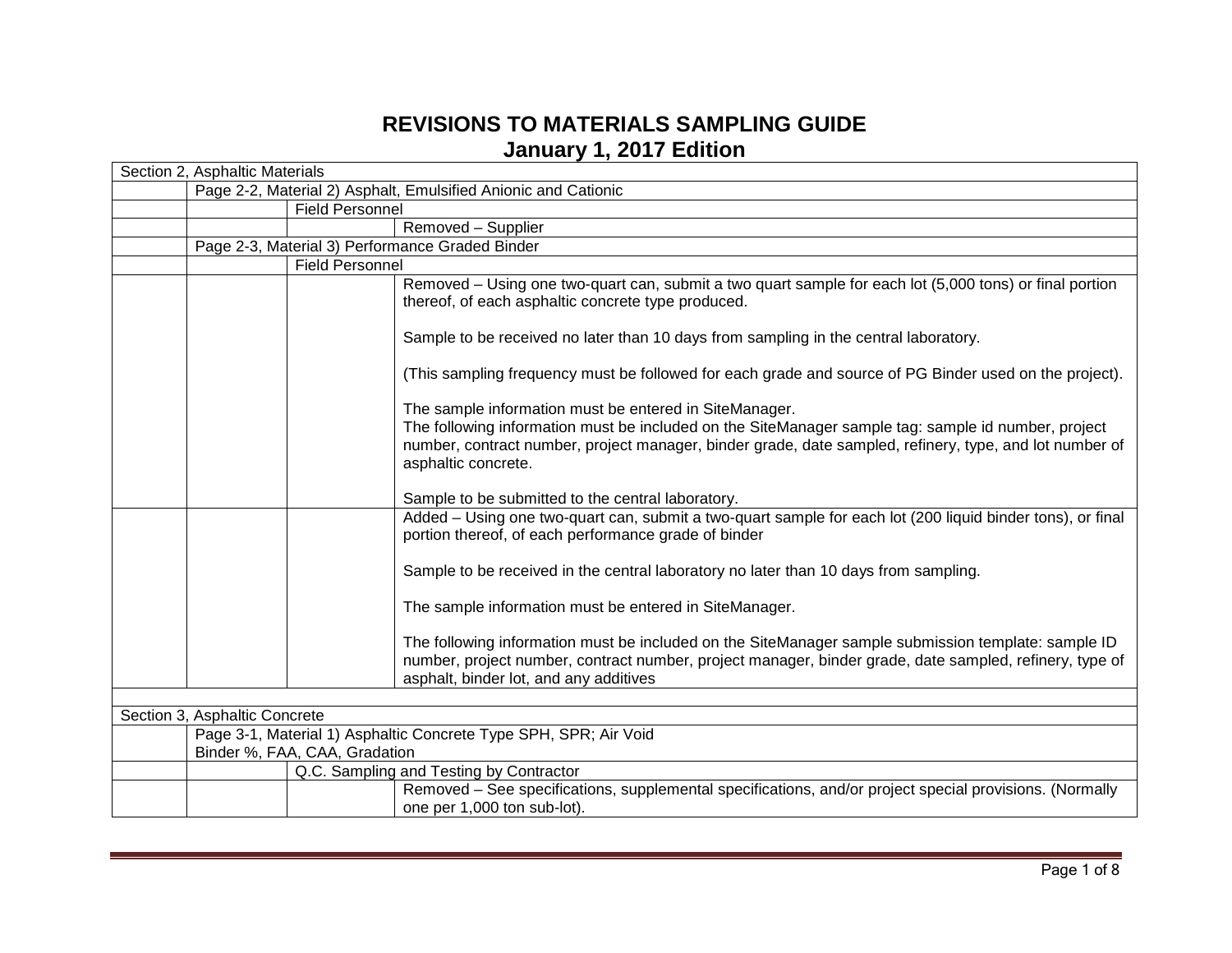|  |                                         | Added - Normally one per 1,000 ton sub-lot (or 500 ton sub-lot if the days' production is less than or  |
|--|-----------------------------------------|---------------------------------------------------------------------------------------------------------|
|  |                                         | equal to 1,500 tons, when specified).                                                                   |
|  | <b>Field Personnel</b>                  |                                                                                                         |
|  |                                         | Added - 500 or                                                                                          |
|  | <b>Branch Lab</b>                       |                                                                                                         |
|  |                                         | $Added - 500$ or                                                                                        |
|  |                                         | Page 3-1, Material 2) Asphaltic Concrete Type SPS                                                       |
|  |                                         | Q.C. Sampling and Testing by Contractor                                                                 |
|  |                                         | Removed – See specifications, supplemental specifications, and/or project special provisions. (Normally |
|  |                                         | one per 1,000 ton sub-lot).                                                                             |
|  |                                         | Added - Normally one per 1,000 ton sub-lot (or 500 ton sub-lot if the days' production is less than or  |
|  |                                         | equal to 1,500 tons, when specified).                                                                   |
|  | <b>Field Personnel</b>                  |                                                                                                         |
|  |                                         | $Added - 500$ or                                                                                        |
|  | <b>Branch Lab</b>                       |                                                                                                         |
|  |                                         | $Added - 500$ or                                                                                        |
|  |                                         | Page 3-1, Material 3) Asphaltic Concrete Types OGFCCRM, OGFC, GGCRM, LC, RLC, SLX, SRM                  |
|  |                                         | Q.C. Sampling and Testing by Contractor                                                                 |
|  |                                         | Removed – See specifications, supplemental specifications, and/or project special provisions. (Normally |
|  |                                         | one per 1,000 ton sub-lot).                                                                             |
|  |                                         | Added - Normally one per 1,000 ton sub-lot (or 500 ton sub-lot if the days' production is less than or  |
|  |                                         | equal to 1,500 tons, when specified).                                                                   |
|  | <b>Field Personnel</b>                  |                                                                                                         |
|  |                                         | $Added - 500$ or                                                                                        |
|  | <b>Branch Lab</b>                       |                                                                                                         |
|  |                                         | $Added - 500$ or                                                                                        |
|  |                                         | Page 3-1, Material 4) Asphaltic Concrete Mixtures                                                       |
|  |                                         | Q.C. Sampling and Testing by Contractor                                                                 |
|  |                                         | Removed - See specifications, supplemental specifications, and/or project special provisions. (Normally |
|  |                                         | one per 1,000 ton sub-lot).                                                                             |
|  |                                         | Added - Normally one per 1,000 ton sub-lot (or 500 ton sub-lot if the days' production is less than or  |
|  |                                         | equal to 1,500 tons, when specified).                                                                   |
|  |                                         |                                                                                                         |
|  | Section 4, Asphaltic Concrete Materials |                                                                                                         |
|  |                                         | Page 4-1, Material 1) Mineral Aggregate (Gravel, Sand, Sand-Gravel)                                     |
|  | <b>Field Personnel</b>                  |                                                                                                         |
|  |                                         | Added - when                                                                                            |
|  | <b>Central Lab</b>                      |                                                                                                         |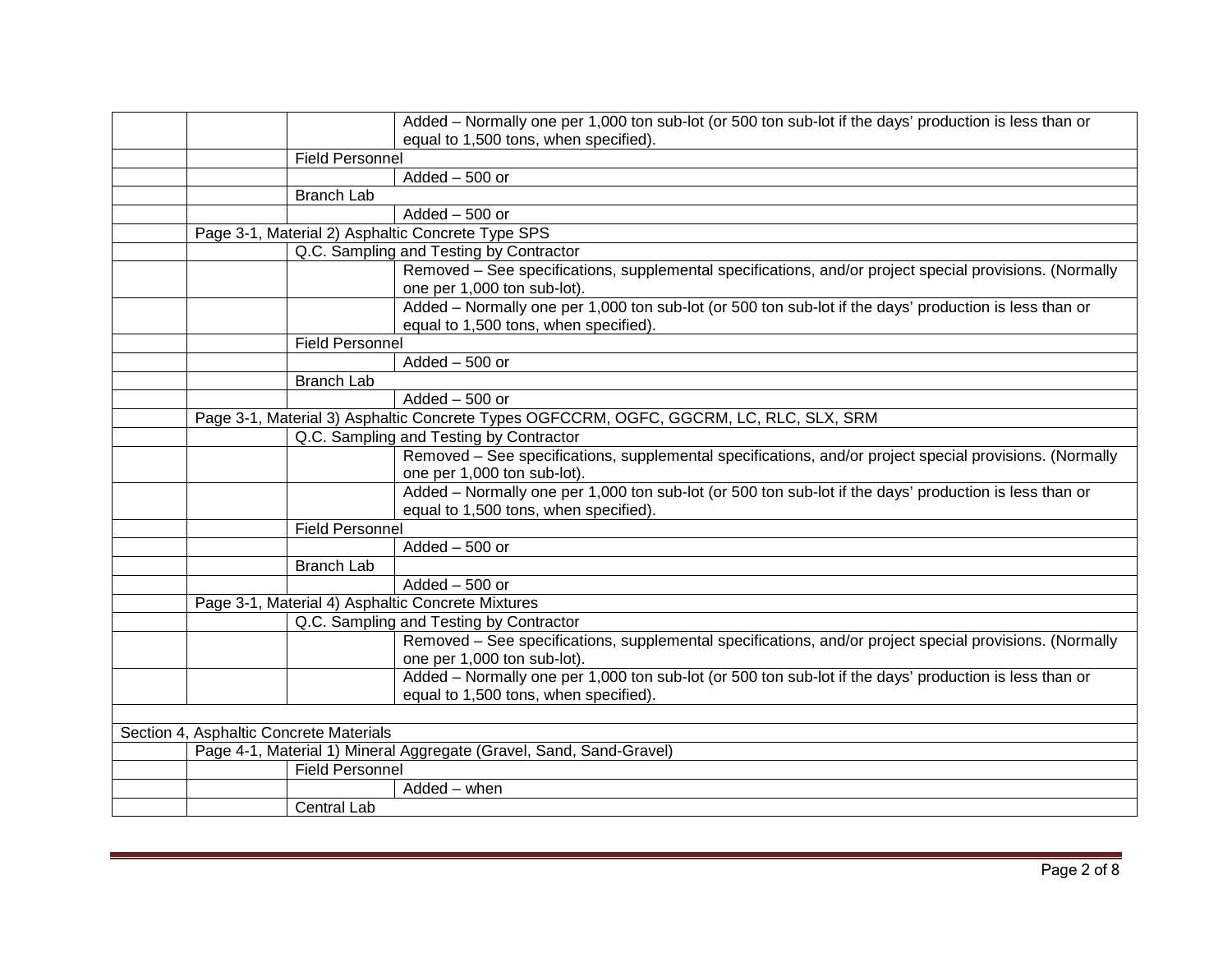|                                             | Removed – One 60-pound sample for quality tests for source approval, if so designated on the DR Form                                                                                                                                    |
|---------------------------------------------|-----------------------------------------------------------------------------------------------------------------------------------------------------------------------------------------------------------------------------------------|
|                                             | 324 "Source of Aggregates To Be Used" when changes in quality or characteristics occur. No other                                                                                                                                        |
|                                             | samples for quality or verification are needed.                                                                                                                                                                                         |
|                                             | Added - One 60-pound sample for quality tests for source approval, if so designated by the Aggregate                                                                                                                                    |
|                                             | Laboratory Manager. No other samples for quality or verification are needed.                                                                                                                                                            |
|                                             |                                                                                                                                                                                                                                         |
|                                             |                                                                                                                                                                                                                                         |
|                                             | Page 6-1, Material 1) Gravel For Surfacing                                                                                                                                                                                              |
|                                             | <b>Field Personnel</b>                                                                                                                                                                                                                  |
|                                             | Added - when                                                                                                                                                                                                                            |
|                                             | Central Lab                                                                                                                                                                                                                             |
|                                             | Removed – One 60-pound sample for quality tests first 2,500 ton if so designated DR FORM 324 "Source<br>Of Aggregates To Be Used."                                                                                                      |
|                                             | One 10-pound sample for gradation test each 2,500 ton or fraction thereof (Duplicate of sample tested in<br>the field)                                                                                                                  |
|                                             | NOTE: A central laboratory sample is required on all projects. If the DR Form 324 - "Source of Aggre-<br>gates To Be Used" form designates that a 60-pound sample is not needed field personnel must still<br>submit a 10-pound sample. |
|                                             | Added – One 60-pound sample for quality tests from the first 2,500 ton, if so designated by the<br>Aggregate Laboratory Manager.                                                                                                        |
|                                             | One 10-pound sample for gradation test each 2,500 ton or fraction thereof (Duplicate of sample tested in<br>the field)                                                                                                                  |
|                                             | NOTE: A central laboratory sample is required on all projects. If the Aggregate Laboratory Manager<br>determines a 60-pound quality sample is not needed, field personnel must still submit a 10-pound<br>sample.                       |
|                                             |                                                                                                                                                                                                                                         |
| Section 7, Mineral Aggregate for Armor Coat |                                                                                                                                                                                                                                         |
|                                             | Page 7-1, Material 1) Mineral Aggregate for Armor Coat (Gravel)                                                                                                                                                                         |
|                                             | <b>Field Personnel</b>                                                                                                                                                                                                                  |
|                                             | Added - when                                                                                                                                                                                                                            |
|                                             | Central Lab                                                                                                                                                                                                                             |
|                                             | Removed – One 60-pound sample for quality tests first 2,500 ton if so designated DR FORM 324 "Source<br>Of Aggregates To Be Used."                                                                                                      |
|                                             | Section 6, Gravel and Crushed Rock for Surfacing                                                                                                                                                                                        |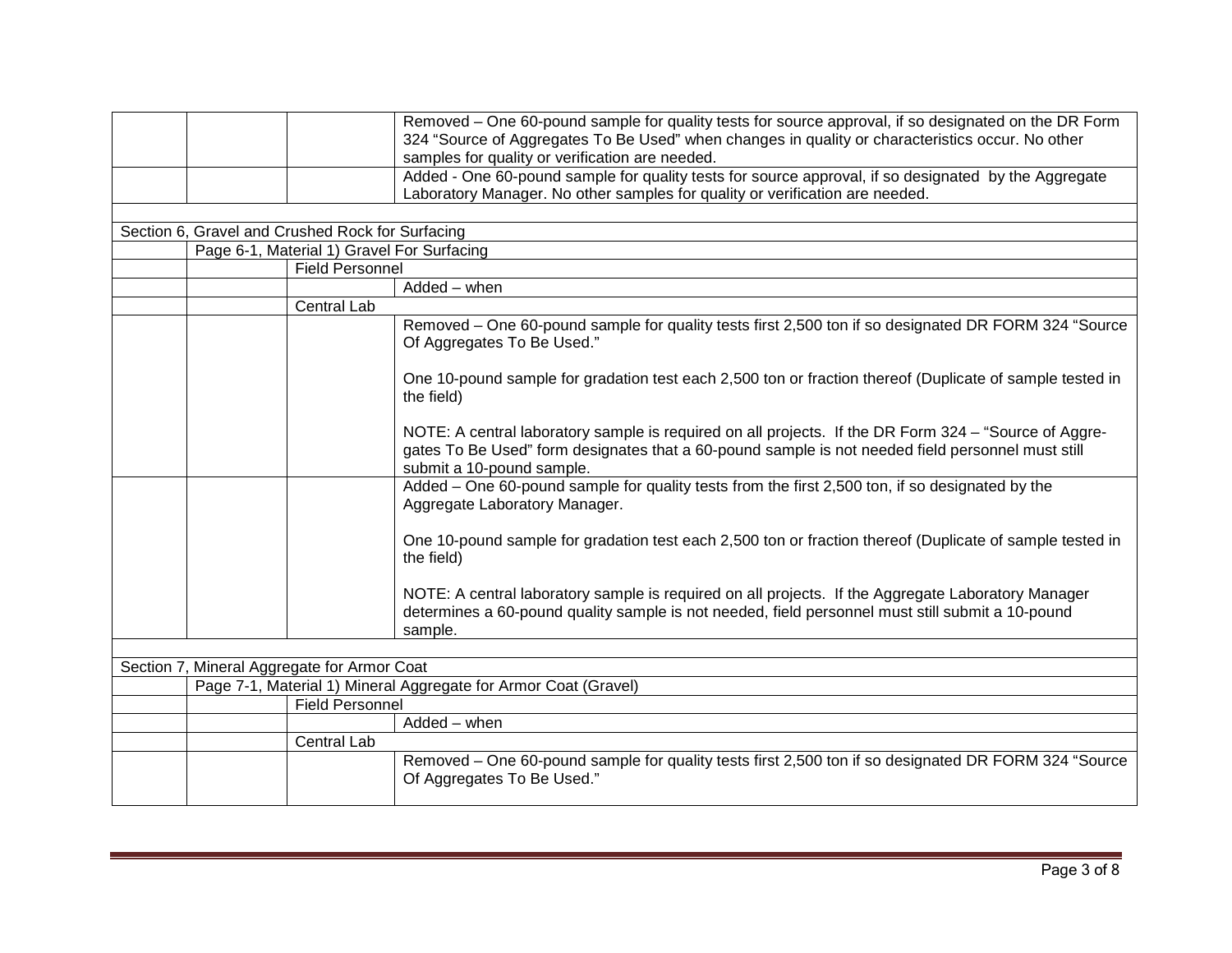|  |                        | One 10-pound sample for gradation test each 2,500 ton or fraction thereof (Duplicate of sample tested in<br>the field)                                                                                                                  |
|--|------------------------|-----------------------------------------------------------------------------------------------------------------------------------------------------------------------------------------------------------------------------------------|
|  |                        | NOTE: A central laboratory sample is required on all projects. If the DR Form 324 - "Source of Aggre-<br>gates To Be Used" form designates that a 60-pound sample is not needed field personnel must still<br>submit a 10-pound sample. |
|  |                        | Added - One 60-pound sample for quality tests from the first 2,500 ton, if so designated by the<br>Aggregate Laboratory Manager.                                                                                                        |
|  |                        | One 10-pound sample for gradation test each 2,500 ton or fraction thereof (Duplicate of sample tested in<br>the field)                                                                                                                  |
|  |                        | NOTE: A central laboratory sample is required on all projects. If the Aggregate Laboratory Manager<br>determines a 60-pound quality sample is not needed, field personnel must still submit a 10-pound<br>sample.                       |
|  |                        | Page 7-2, Material 2) Chip Seal (Limestone, Dolomite, Granite, Quartzite)                                                                                                                                                               |
|  | <b>Field Personnel</b> |                                                                                                                                                                                                                                         |
|  |                        | Added - when                                                                                                                                                                                                                            |
|  | Central Lab            |                                                                                                                                                                                                                                         |
|  |                        | Removed - One 60-pound sample for quality tests first 1,000 cubic yards. If so designated on the DR<br>FORM 324 "Source of Aggregates to Be Used".                                                                                      |
|  |                        | One 10-pound sample for gradation tests each 1,500 cubic yards or fraction thereof (Duplicate of sample<br>tested in the field).                                                                                                        |
|  |                        | Added – One 60-pound sample for quality tests first 1,000 cubic yards. If so designated by the Aggregate<br>Laboratory Manager.                                                                                                         |
|  |                        | One 10-pound sample for gradation tests each 1,500 cubic yards or fraction thereof (Duplicate of sample<br>tested in the field).                                                                                                        |
|  |                        | Page 7-3, Material 3) Lightweight Aggregate                                                                                                                                                                                             |
|  | <b>Field Personnel</b> |                                                                                                                                                                                                                                         |
|  |                        | Added - when                                                                                                                                                                                                                            |
|  | Central Lab            |                                                                                                                                                                                                                                         |
|  |                        | Removed – One 60-pound sample for quality tests first 1,000 cubic yards. If so designated on the DR<br>FORM 324 "Source of Aggregates to Be Used".                                                                                      |
|  |                        | One 10-pound sample for gradation tests each 1,500 cubic yards or fraction thereof (Duplicate of sample<br>tested in the field).                                                                                                        |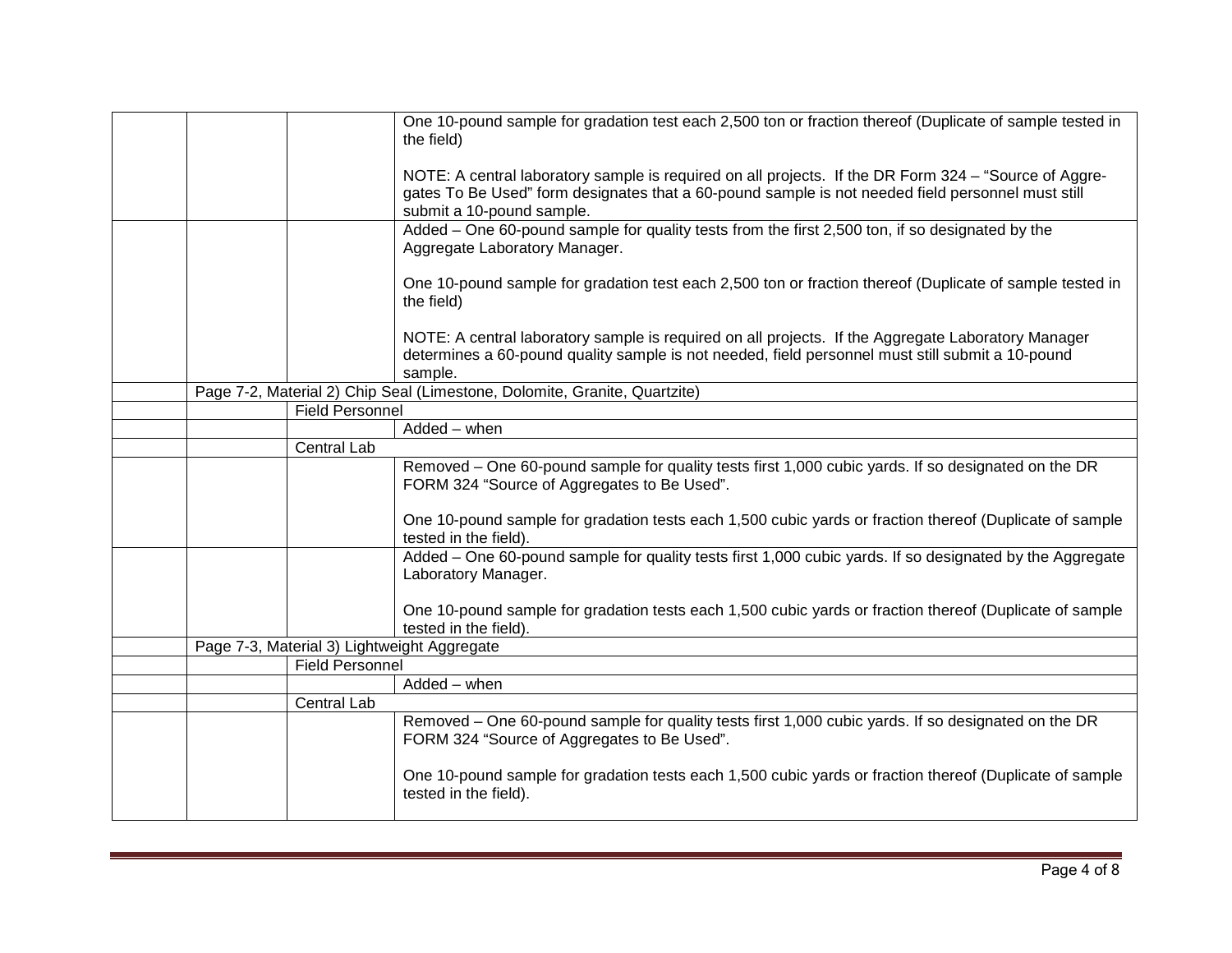|  |                                    | NOTE: A central laboratory sample is required on all projects. If the DR Form 324 - "Source of                                                                                                     |
|--|------------------------------------|----------------------------------------------------------------------------------------------------------------------------------------------------------------------------------------------------|
|  |                                    | Aggregates To Be Used" form designates that a 60-pound sample is not needed field personnel must still<br>submit a 10-pound sample.                                                                |
|  |                                    | Added - One 60-pound sample for quality tests first 1,000 cubic yards. If so designated by the Aggregate                                                                                           |
|  |                                    | Laboratory Manager.                                                                                                                                                                                |
|  |                                    | One 10-pound sample for gradation tests each 1,500 cubic yards or fraction thereof (Duplicate of sample                                                                                            |
|  |                                    | tested in the field).                                                                                                                                                                              |
|  |                                    | NOTE: A central laboratory sample is required on all projects. If the Aggregate Laboratory manager                                                                                                 |
|  |                                    | determines a 60-pound quality sample is not needed field personnel, must still submit a 10-pound                                                                                                   |
|  |                                    | sample.                                                                                                                                                                                            |
|  |                                    |                                                                                                                                                                                                    |
|  |                                    | Section 13, Granular Base, Granular Fill, Granular Backfill, Sand Blanket, and MSE Walls                                                                                                           |
|  |                                    | Page 13-2, Material 2) Mineral Aggregates (Commercial Production)                                                                                                                                  |
|  | <b>Field Personnel</b>             |                                                                                                                                                                                                    |
|  |                                    | Added - when                                                                                                                                                                                       |
|  | <b>Central Lab</b>                 |                                                                                                                                                                                                    |
|  |                                    | Removed - One 60-pound sample for quality tests first 1,000 cubic yards if so designated on DR FORM<br>324 "Source of Aggregates to be Used", or when changes in quality or characteristics occur. |
|  |                                    | One 10-pound sample for gradation tests each 1,500 cubic yards or fraction thereof (Duplicate of sample<br>tested in the field).                                                                   |
|  |                                    | Added - One 60-pound sample for quality tests from the first 1,000 cubic yards, if so designated by the<br>Aggregate Laboratory Manager or when changes in quality or characteristics occur        |
|  |                                    | One 10-pound sample for gradation tests each 1,500 cubic yards or fraction thereof (Duplicate of sample<br>tested in the field).                                                                   |
|  | Page 13-3, Material 3) Coarse Sand |                                                                                                                                                                                                    |
|  | <b>Field Personnel</b>             |                                                                                                                                                                                                    |
|  |                                    | Added - when                                                                                                                                                                                       |
|  | Central Lab                        |                                                                                                                                                                                                    |
|  |                                    | Removed - One 60-pound sample for quality tests first 1,000 cubic yards if so designated on DR FORM<br>324 "Source of Aggregates to be Used", or when changes in quality or characteristics occur. |
|  |                                    | One 10-pound sample for gradation tests each 1,500 cubic yards or fraction thereof (Duplicate of sample<br>tested in the field).                                                                   |
|  |                                    | Added - One 60-pound sample for quality tests from the first 1,000 cubic yards, if so designated by the<br>Aggregate Laboratory Manager or when changes in quality or characteristics occur        |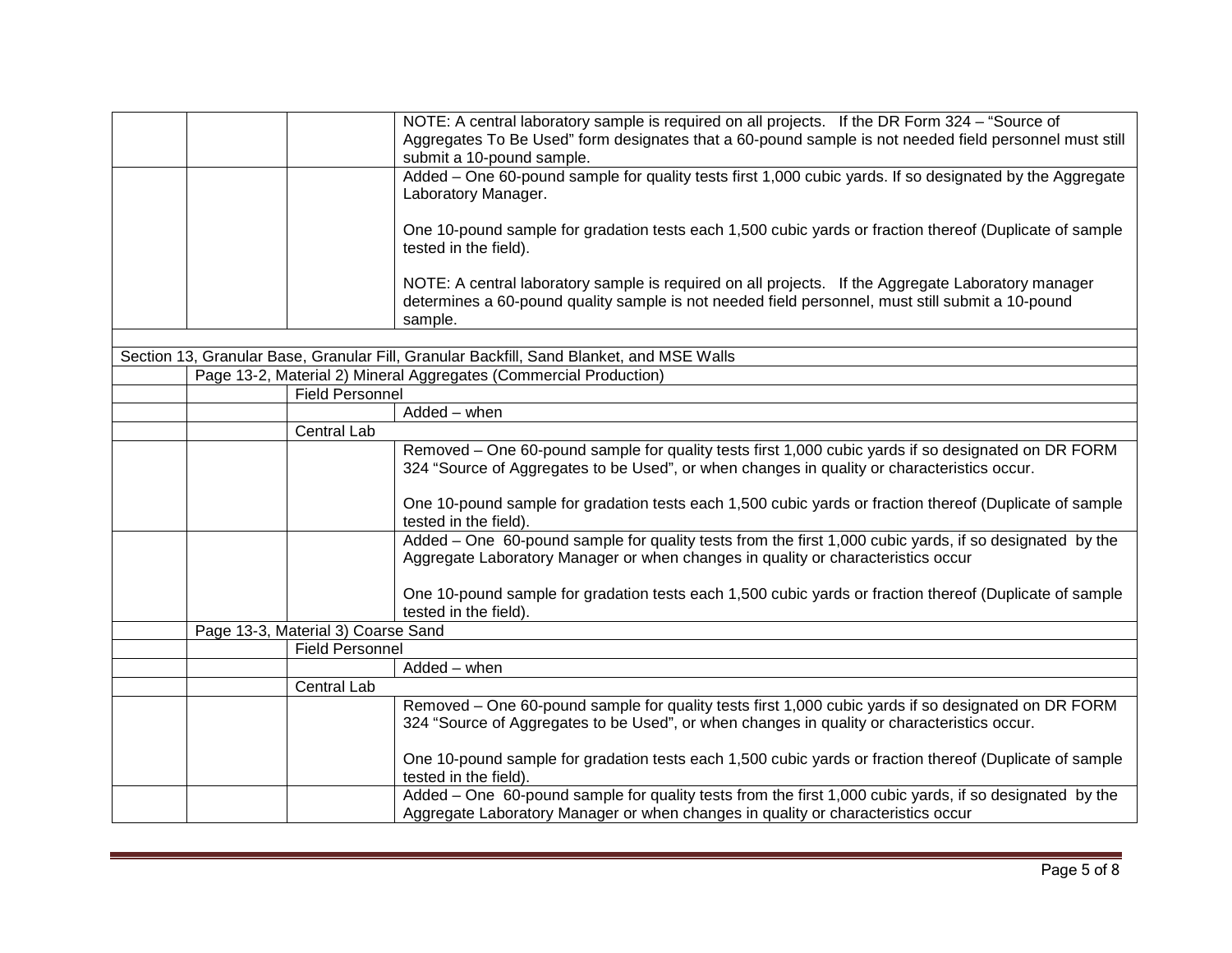|                                                                  |                               | One 10-pound sample for gradation tests each 1,500 cubic yards or fraction thereof (Duplicate of sample                                                                                            |
|------------------------------------------------------------------|-------------------------------|----------------------------------------------------------------------------------------------------------------------------------------------------------------------------------------------------|
|                                                                  |                               | tested in the field).                                                                                                                                                                              |
|                                                                  |                               | Page 13-8, Material 8) Granular Backfill for Structures, Quality & Gradation                                                                                                                       |
|                                                                  | <b>Field Personnel</b>        |                                                                                                                                                                                                    |
|                                                                  |                               | Added - when                                                                                                                                                                                       |
|                                                                  | Central Lab                   |                                                                                                                                                                                                    |
|                                                                  |                               | Removed – One 60-pound sample for quality tests first 1,000 cubic yards if so designated on DR FORM<br>324 "Source of Aggregates to be Used", or when changes in quality or characteristics occur. |
|                                                                  |                               | One 10-pound sample for gradation tests each 1,500 cubic yards or fraction thereof (Duplicate of sample<br>tested in the field).                                                                   |
|                                                                  |                               | Added – One 60-pound sample for quality tests from the first 1,000 cubic yards, if so designated by the<br>Aggregate Laboratory Manager or when changes in quality or characteristics occur        |
|                                                                  |                               | One 10-pound sample for gradation tests each 1,500 cubic yards or fraction thereof (Duplicate of sample<br>tested in the field).                                                                   |
|                                                                  |                               |                                                                                                                                                                                                    |
|                                                                  |                               | Section 15, Portland Cement Concrete For Pavement, Base Course, Base Course Widening, Pavement Patching                                                                                            |
|                                                                  |                               | Page 15-1, Material 2) Class A, B, and C Aggregates                                                                                                                                                |
|                                                                  | <b>Field Personnel</b>        |                                                                                                                                                                                                    |
|                                                                  |                               | Removed - Project personnel will submit DR FORM 324, Source of Aggregates to be Used, to the<br>central laboratory                                                                                 |
|                                                                  |                               | Added - Project personnel will supply a 60-pound sample for central laboratory.                                                                                                                    |
|                                                                  |                               |                                                                                                                                                                                                    |
|                                                                  |                               | Section 16, Portland Cement Concrete for Structures, Culverts, and Miscellaneous Construction                                                                                                      |
|                                                                  |                               | Page 16-1, Material 2) Class A, B, and C Aggregates                                                                                                                                                |
|                                                                  | <b>Field Personnel</b>        |                                                                                                                                                                                                    |
|                                                                  |                               | Removed – Project personnel will submit DR FORM 324, Source of Aggregates to be Used, to the                                                                                                       |
|                                                                  |                               | central laboratory                                                                                                                                                                                 |
|                                                                  |                               | Added - Project personnel will supply a 60-pound sample for central laboratory.                                                                                                                    |
|                                                                  |                               |                                                                                                                                                                                                    |
| Section 20, Bridge Materials                                     |                               |                                                                                                                                                                                                    |
| Page 20-5, Material 29) Epoxy Polymer Overlay, A) Type III Epoxy |                               |                                                                                                                                                                                                    |
|                                                                  | Sample Required               |                                                                                                                                                                                                    |
|                                                                  |                               |                                                                                                                                                                                                    |
|                                                                  |                               | Added - No                                                                                                                                                                                         |
|                                                                  | <b>Approved Products List</b> |                                                                                                                                                                                                    |
|                                                                  |                               | Removed - No                                                                                                                                                                                       |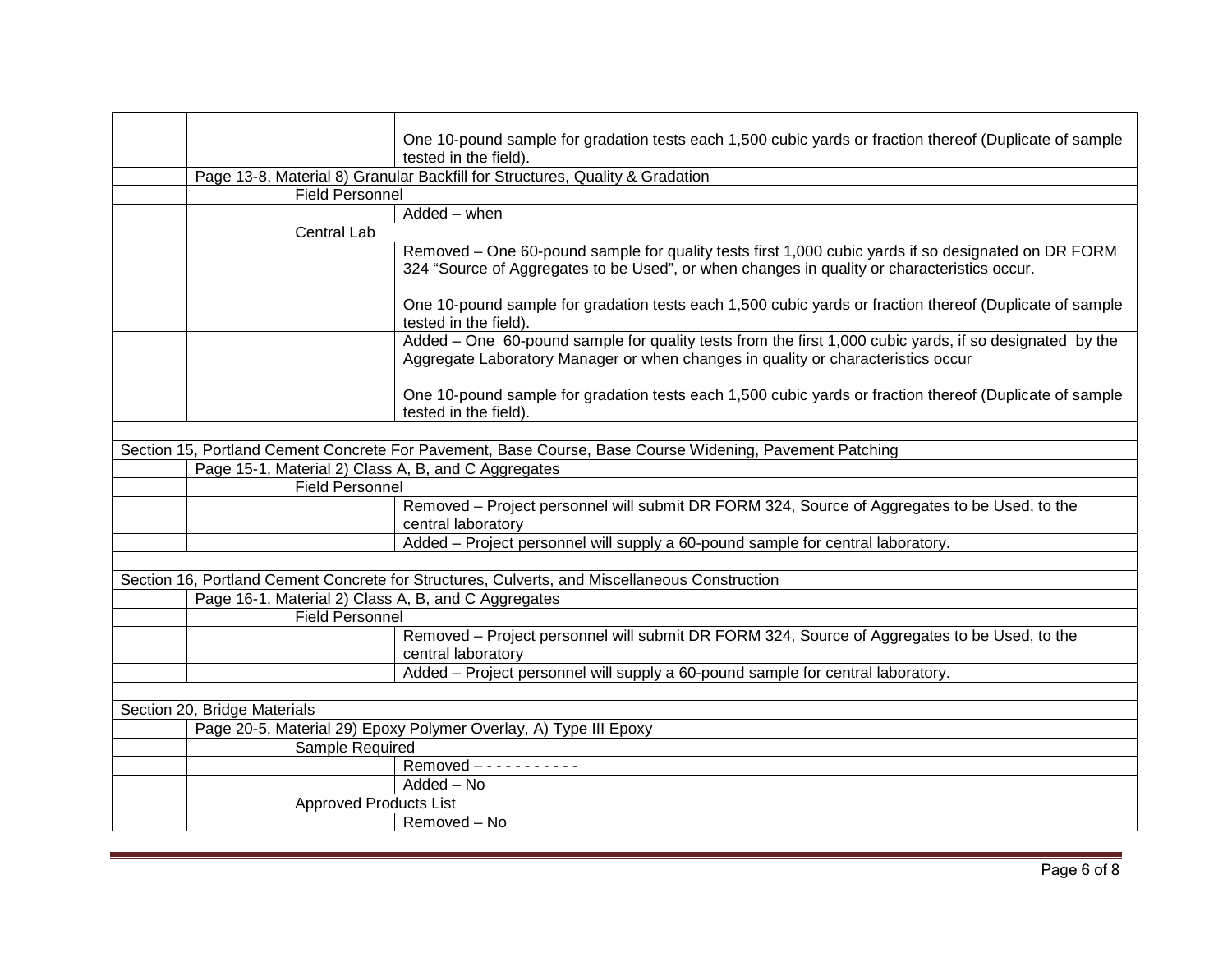|                                          |                               | Added - Yes                                                                                             |
|------------------------------------------|-------------------------------|---------------------------------------------------------------------------------------------------------|
|                                          |                               | Manufacturer Certfied Tests Required                                                                    |
|                                          |                               | Removed - Yes                                                                                           |
|                                          |                               | $\overline{\text{Added} - \text{No}}$                                                                   |
|                                          |                               | Manufacturer Certification of Compliance Required                                                       |
|                                          |                               | Removed - Yes                                                                                           |
|                                          |                               | Added - No                                                                                              |
|                                          |                               |                                                                                                         |
| Section 25, Miscellaneous Materials      |                               |                                                                                                         |
|                                          |                               | Page 25-2, Material 14) Right of Way Markers                                                            |
|                                          | Sample Required               |                                                                                                         |
|                                          |                               | Removed - on DR Form 247                                                                                |
|                                          |                               | Page 25-3, Material 20) Concrete Face Panels                                                            |
|                                          | Item or Group                 |                                                                                                         |
|                                          |                               | Added - Concrete Face Panels                                                                            |
|                                          | Sample Required               |                                                                                                         |
|                                          |                               | Added - No                                                                                              |
|                                          | <b>Approved Products List</b> |                                                                                                         |
|                                          |                               | Added - No                                                                                              |
|                                          |                               | <b>Manufacturer Certfied Tests Required</b>                                                             |
|                                          |                               | Added - No                                                                                              |
|                                          |                               | Manufacturer Certification of Compliance Required                                                       |
|                                          |                               | Added - Yes                                                                                             |
|                                          |                               | Location of Additional Information                                                                      |
|                                          |                               |                                                                                                         |
| Page 25-4, Material 21) Culvert Sandfill |                               |                                                                                                         |
|                                          | <b>Field Personnel</b>        |                                                                                                         |
|                                          |                               | Added - when                                                                                            |
|                                          | Central Lab                   |                                                                                                         |
|                                          |                               | Removed – Project personnel will submit DR FORM 324, Source of Aggregates to be Used, to the            |
|                                          |                               | central laboratory                                                                                      |
|                                          |                               | Added – Project personnel will supply a 60-pound sample for central laboratory.                         |
|                                          |                               |                                                                                                         |
| Section 27 - Notes                       |                               |                                                                                                         |
|                                          |                               | Page 27-3, Note 4) Quality Tests of Aggregates                                                          |
|                                          |                               | Removed – In order to reduce the duplication of quality tests of aggregates from the same source by the |
|                                          |                               | central laboratory, it is requested that DR Form 324, Source of Aggregates to be Used, (required for    |
|                                          |                               | quality tests), be completed by the project manager for each project or purchase order. After recording |